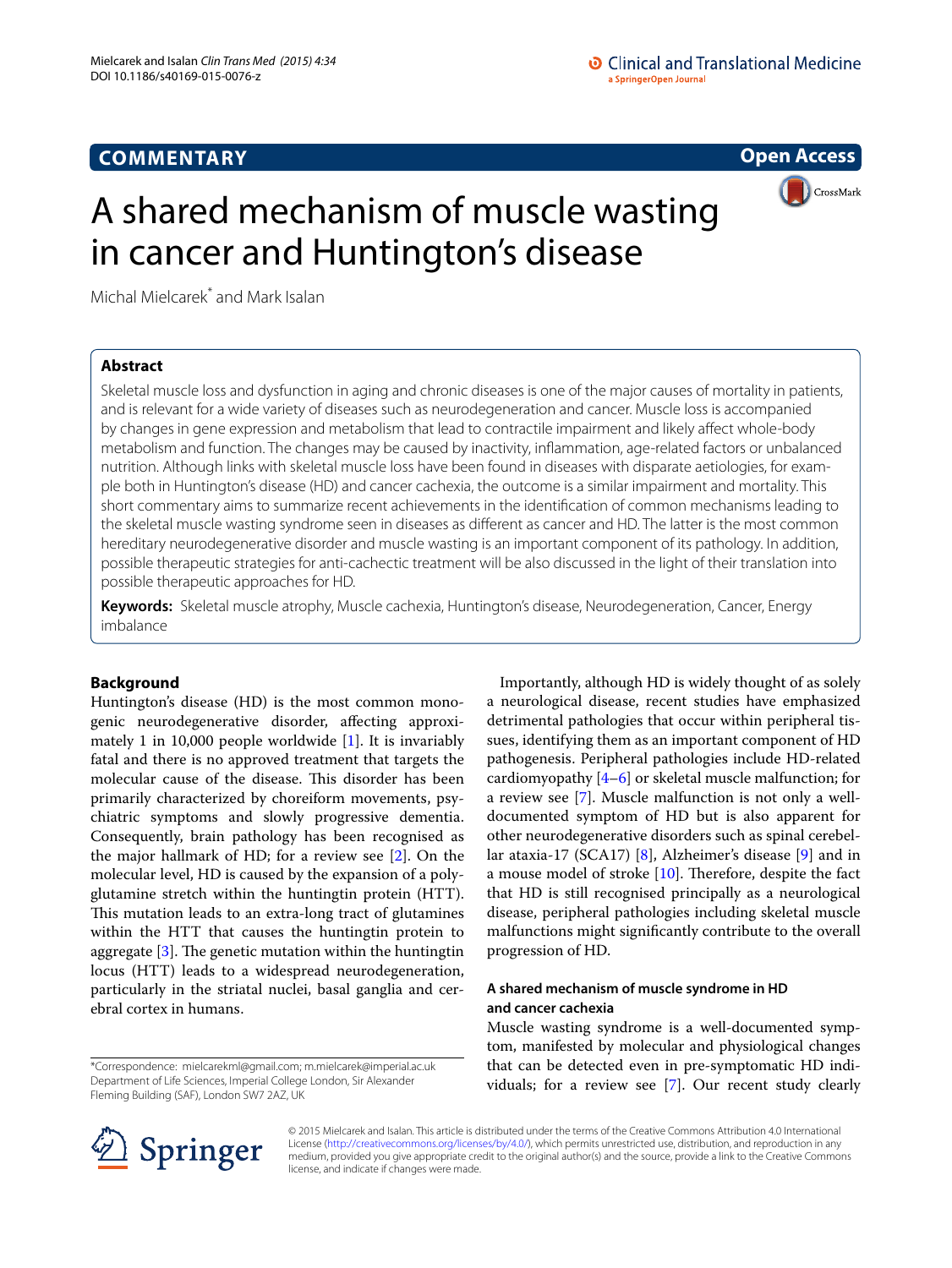identified a progressive skeletal muscle atrophy, demonstrated by mass decline in all type skeletal muscles, in two well-characterised and widely studied mouse models of HD: R6/2 and *Hdh*Q150 [\[11\]](#page-3-4). Similarly, the C26 cachectic mouse model [mice bearing colon-26 (C-26) tumors] developed an atrophy of both glycolytic and oxidative fibres [[12\]](#page-3-5), followed by a decline in grip strength and rotarod performance [[13\]](#page-3-6). In HD models, this was accompanied by the contractile dysfunction of the hind limb muscles, tibialis anterior (TA) and extensor digitorum longus (EDL), followed by a significant loss of motor units. In addition, these functional muscle impairments were accompanied by an aberrant deregulation of contractile protein transcripts and their up-stream transcriptional regulators [[11\]](#page-3-4). There was also a significant reduction in muscle force, likely due to an energy metabolism imbalance and decreased oxidation, in both fast and slow types of skeletal muscle fibres [[11](#page-3-4)]. In general, it is believed that mitochondrial dysfunction and energy deficits underline HD pathology; for a review see [[14\]](#page-3-7). Our results were in line with a previous study in the R6/2 mouse model that showed increased levels of circulating markers of muscle injury in the serum and a reduction of contractile transcripts [\[15](#page-3-8)]. It is interesting to compare these results to those found in cancer cachexia; animal models of urothelial carcinoma or Lewis lung carcinoma showed decreased respiratory chain activity  $[16]$  $[16]$  and a lower level of ATP [[17\]](#page-3-10), respectively, similarly to HD mouse models [\[11\]](#page-3-4).

Interestingly, HD-related skeletal muscle syndrome has been directly correlated to the malfunction of the histone deacetylase 4 (HDAC4)–dachshund homolog 2 (DACH2)–myogenin axis and is thus linked to transcriptional dysregulation. HDAC4 has already been identified as a molecular target of muscle dysfunction and has been linked to disease progression in amyotrophic lateral sclerosis (ALS) [\[18,](#page-3-11) [19](#page-3-12)] and spinal muscular atrophy (SMA) [[20\]](#page-3-13). There is also strong evidence that the genetic reduction of HDAC4 in skeletal muscle can contribute to an overall improvement of HD phenotypes [\[21,](#page-3-14) [22](#page-3-15)]. Although HDAC4 function in muscle remodelling has been well-established in various models of neurodegenerative disorders (see [\[23](#page-3-16)] for a review), there is no evidence so far that HDAC4 can play a similar detrimental function in cancer cachexia. On the other hand, an elegant study clearly identified the HDAC4-activated [\[24\]](#page-3-17) transcription factor paired box 7 (Pax-7) as sufficient for inducing atrophy in normal muscle [\[25\]](#page-3-18). Furthermore, the reduction of Pax7, or the exogenous addition of its downstream targets, like MyoD, reversed muscle wasting by restoring cell differentiation and fusion, under tumor conditions. Interestingly, Pax7 was induced by serum factors from cachectic mice or patients, in an Nuclear Factor kappa B (NF<sub>K</sub>B)-dependent manner, both in vitro and in vivo.

Together, these data suggest that circulating cachectic factors induce muscle damage and activation of satellite cells at an early stage of cachexia development, by perturbing transcription networks [\[25\]](#page-3-18). However, such pathways have not been validated in HD mouse models thus far.

In fact, the source of skeletal muscle wasting in HD has not yet been identified. On the one hand, wide-spread neurodegeneration including that of the hypothalamus could be a cause of muscle malfunction. However, it is also possible that an intrinsic component of the HTT mutant gene product, expressed within muscle cells, might directly lead to pathogenic consequences. In addition, it has been shown that R6/2 mice had elevated levels of NFκB pathways that may be involved in muscle atrophy [\[15](#page-3-8)]. Similarly, increased levels of pro-inflammatory cytokines like tumor necrosis factors (TNF) and interleukin 1 (IL-1), caused by dysfunction of hypothalamic serotonergic neurons, have been implicated in cancer cachexia [\[26\]](#page-3-19). It has been clearly demonstrated that injection of IL-1 into the hypothalamus causes a significant change in gene expression in skeletal muscle within hours, leading to their degradation [[27\]](#page-3-20). Thus, it is likely that a combination of dysregulated cytokines and transcription regulators come together to achieve the common result of muscle wasting, in both HD and cancer cachexia.

### **Conclusions**

#### **Therapeutic strategies for targeting muscle wasting**

It is becoming more widely accepted that therapeutic approaches in HD should not only be restricted to targeting the brain pathology but also major efforts should be made to understand the related peripheral pathologies, including those of skeletal muscles. Here, major insights may be gained by examining research in the field of cancer cachexia.

In cancer cachexia, the most promising therapeutic approach is based on the inhibition of the myostatin pathway to rescue muscle loss. Myostatin promotes skeletal muscle wasting in different catabolic conditions, including cancer [\[28](#page-3-21)] and it has been shown to be secreted by cancer cells [\[29](#page-3-22)]. In fact, inactivation of myostatin by treatment with a soluble form of activin receptor IIB (sACTRIIB) ablated the symptoms of cancer cachexia in mice bearing Lewis lung carcinoma [\[30](#page-3-23)]. The other promising therapeutic approach is based on the activity of the transcription factor phospho-signal transducer and activator of transcription 3 (p-Stat3) and, indeed, its inhibition with a small molecule chemical led to improvements of muscle mass losses, increased body weight and grip strength in both Lewis lung carcinoma and C-26 tumor mouse models [[31\]](#page-3-24). Muscle atrophy has been also linked to the forkhead box O3 (Foxo-3) transcription factor and its overexpression in skeletal muscle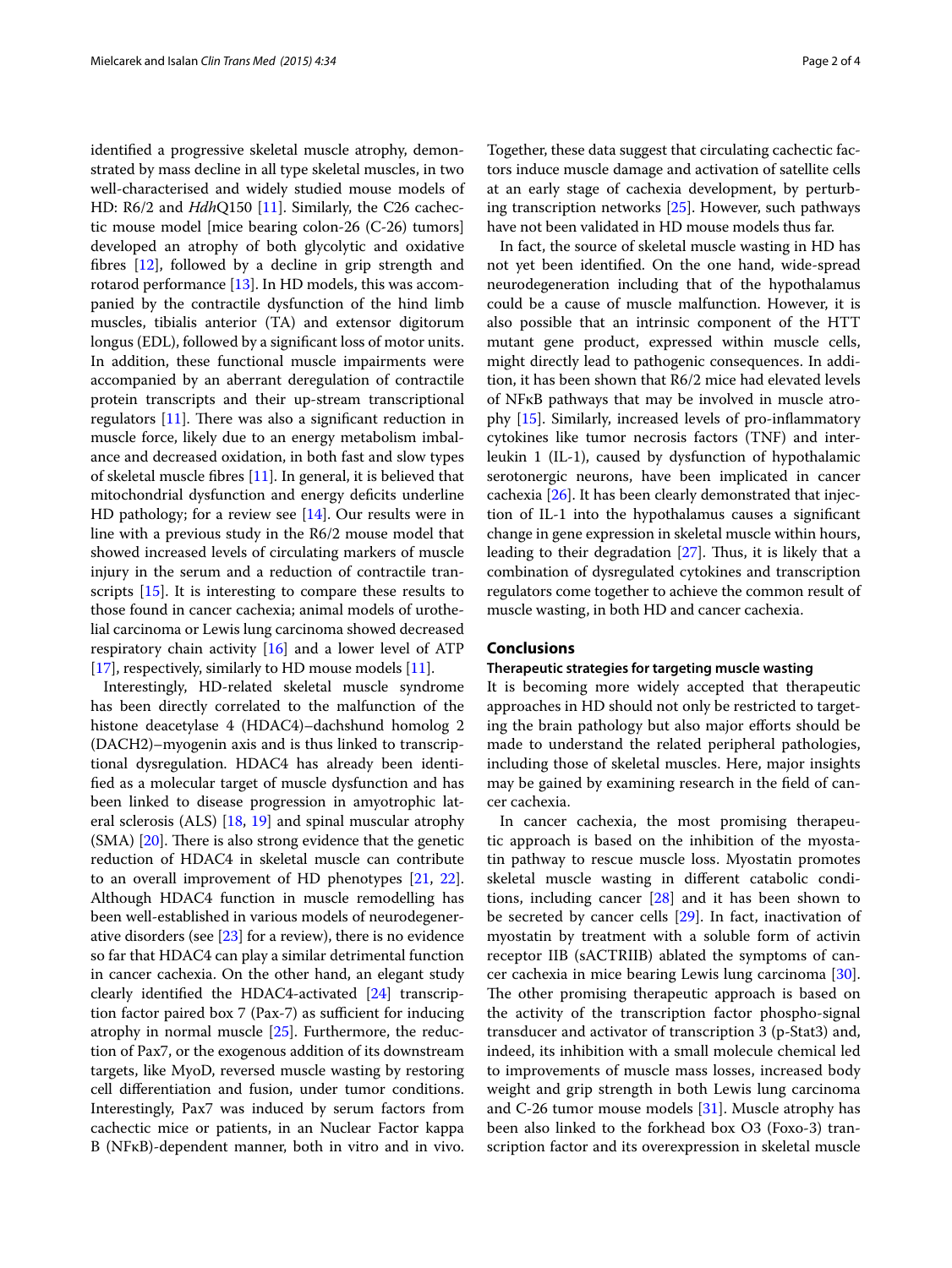

<span id="page-2-5"></span>was sufficient to induce dramatic skeletal muscle wasting [[32\]](#page-3-25). Conversely, inhibition of Foxo genes spared muscle loss in a mouse model of cancer cachexia [\[33](#page-3-26)].

Based on the above, it will be vital to dissect whether promising therapeutic approaches in the cancer cachexia mouse models could be beneficial in HD, as they may well share common features of muscle wasting syndrome (Fig. [1\)](#page-2-5). Despite these common features, it will still be vital to understand the specific mechanisms leading to HD-related striated muscle pathology, in pre-clinical and clinical settings. For example, HDAC4 reduction expands the life span of the very aggressive R6/2 HD mouse model by approximately 20 %, and clearly offers a promising alternative therapeutic target which needs to be further characterised, not only in the CNS but also in skeletal muscle [[21,](#page-3-14) [22\]](#page-3-15), since HDAC4 has also been linked to muscle ageing in humans [[34](#page-3-27)]. By considering the role of muscle wasting in hitherto unconnected diseases, it will likely be possible to shape future therapeutic strategies for a wide range of pathologies.

#### **Abbreviations**

HD: Huntington's disease; TA: tibialis anterior; EDL: extensor digitorum longus; ACTRIIB: activin receptor type IIB; ALS: amyotrophic lateral sclerosis; SMA: spinal muscular atrophy; NFκB: nuclear factor kappaB; HDAC4: histone deacetylase 4; DACH2: dachshund homolog 2; Pax7: paired box 7; IL-1: interleukin 1; p-Stat3: phospho-signal transducer and activator of transcription 3; FOXO-3: forkhead box O3.

#### **Authors' contributions**

MM wrote the manuscript and prepared the figure. MI co-wrote the manuscript. Both authors read and approved the final manuscript.

#### **Acknowledgements**

This work was supported by funding from the European Research Council grant H2020—ERC-2014-PoC 641232—Fingers4Cure.

#### **Competing interests**

The authors declare that they have no competing interests.

Received: 15 October 2015 Accepted: 29 November 2015 Published online: 14 December 2015

#### **References**

- <span id="page-2-0"></span>1. Harper PS (1992) The epidemiology of Huntington's disease. Hum Genet 89(4):365–376
- <span id="page-2-1"></span>2. Zielonka D, Mielcarek M, Landwehrmeyer GB (2015) Update on Huntington's disease: advances in care and emerging therapeutic options. Parkinsonism Relat Disord 21(3):169–178
- <span id="page-2-2"></span>3. Gutekunst CA, Li SH, Yi H, Mulroy JS, Kuemmerle S, Jones R et al (1999) Nuclear and neuropil aggregates in Huntington's disease: relationship to neuropathology. J Neurosci 19(7):2522–2534
- <span id="page-2-3"></span>4. Mielcarek M, Inuabasi L, Bondulich MK, Muller T, Osborne GF, Franklin SA et al (2014) Dysfunction of the CNS–heart axis in mouse models of Huntington's disease. PLoS Genet 10(8):e1004550
- 5. Mielcarek M, Bondulich MK, Inuabasi L, Franklin SA, Muller T, Bates GP (2014) The Huntington's disease-related cardiomyopathy prevents a hypertrophic response in the R6/2 mouse model. PLoS One 9(9):e108961
- <span id="page-2-4"></span>6. Zielonka D, Piotrowska I, Mielcarek M (2014) Cardiac dysfunction in Huntington's disease. Exp Clin Cardiol 20:2547–2554